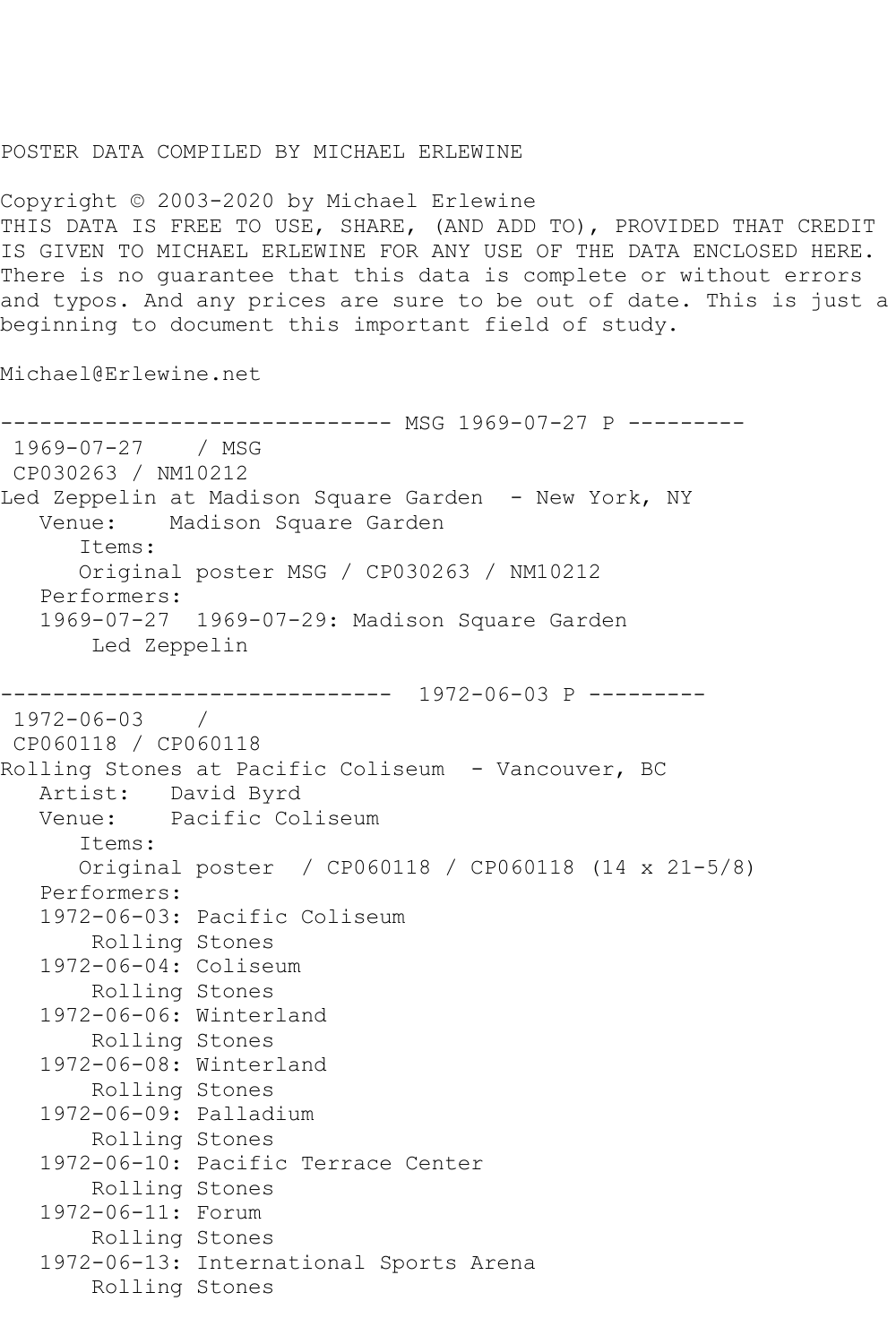1972-06-14: Civic Arena Rolling Stones 1972-06-15: University of New Mexico Rolling Stones 1972-06-16: Coliseum Rolling Stones 1972-06-18: St. Paul Sports Center Rolling Stones 1972-06-19 1972-06-20: Amphitheater International Rolling Stones 1972-06-22: Municipal Auditorium Rolling Stones 1972-06-24: Tarrant County Convention Center Rolling Stones 1972-06-25: Hofheinz Pavilion Rolling Stones 1972-06-27: Mobile Auditorium Rolling Stones 1972-06-28: University of Alabama Rolling Stones 1972-06-29: Municipal Auditorium Rolling Stones 1972-07-04: R.F.K. Stadium Rolling Stones 1972-07-05: Virginia Scope Rolling Stones 1972-07-06: North Carolina Coliseum Rolling Stones 1972-07-07: Civic Arena Rolling Stones 1972-07-09: Kiel Auditorium Rolling Stones 1972-07-11: Rubber Bowl Rolling Stones 1972-07-12: Indianapolis Convention Center Rolling Stones 1972-07-13 1972-07-14: Cobo Hall Rolling Stones 1972-07-15: Maple Leaf Gardens Rolling Stones 1972-07-17: Forum Rolling Stones 1972-07-18 1972-07-19: Boston Garden Rolling Stones 1972-07-20 1972-07-21: Spectrum Rolling Stones 1972-07-22: Civic Arena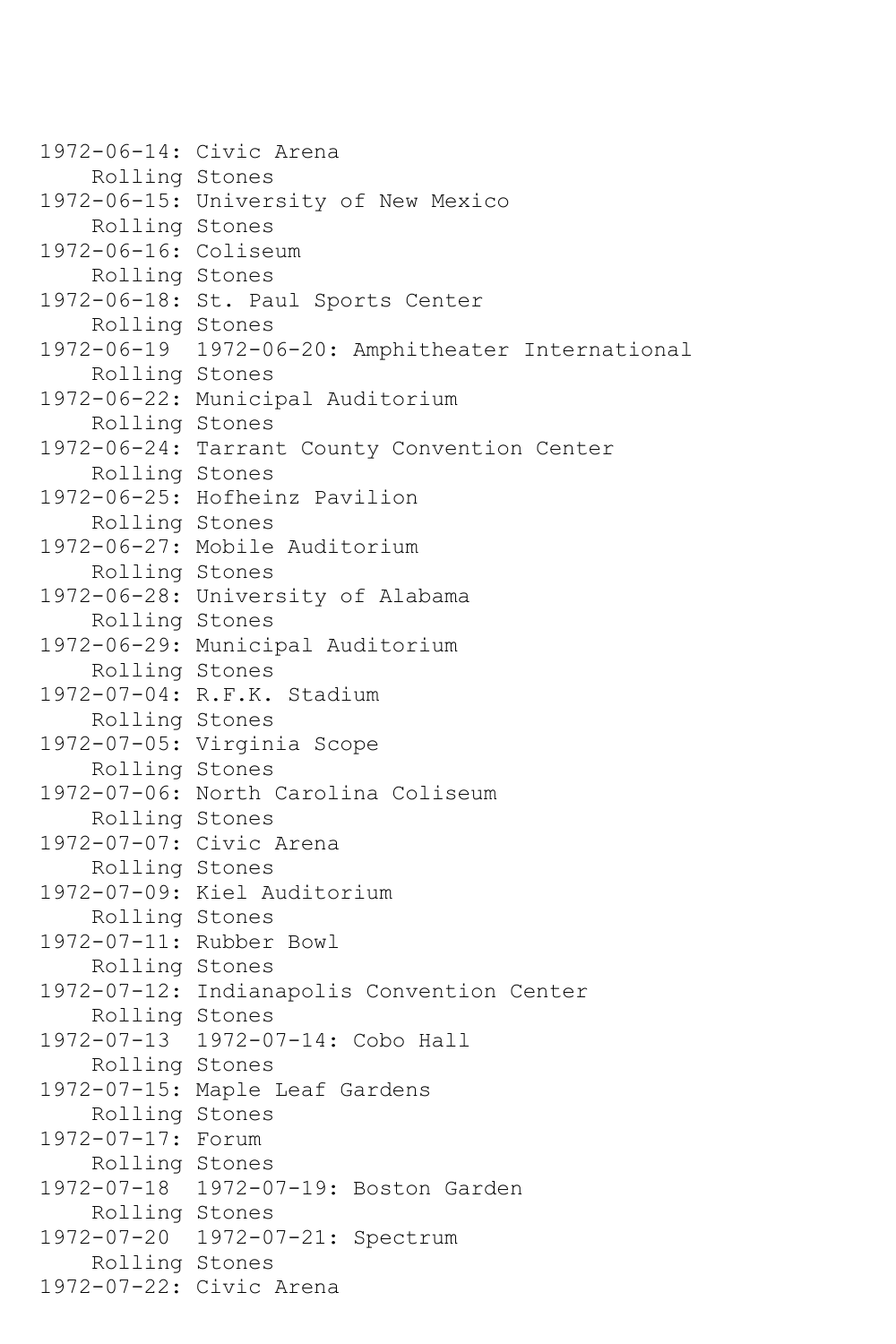Rolling Stones 1972-07-24 1972-07-26: Madison Square Garden Rolling Stones ------------------------------ MSG 1977-06-11 P --------- 1977-06-11 / MSG CP030268 / NM10217 Led Zeppelin at Madison Square Garden - New York, NY Venue: Madison Square Garden Items: Original poster MSG / CP030268 / NM10217 (25 x 34 7/8) Performers: 1977-06-11 1977-06-14: Madison Square Garden Led Zeppelin ------------------------------ MSG 1977-11-10 AD-1 --------- 1977-11-10 / MSG CP001536 / 1557 Ted Nugent, Rex at Madison Square Garden - New York, NY Notes: Village Voice l0/3l/77 ad Venue: Madison Square Garden Promoter: Ron Delsener Items: Advertisement MSG Edition 1 / CP001536 / 1557 Performers: 1977-11-10: Madison Square Garden Ted Nugent / Rex -------------- MSG-4.293 1980-12-19 BP-1 ---------1980-12-19 / MSG 4.293 CP002922 / 2881 Bruce Springsteen at Madison Square Garden - New York, NY Notes: Printer: Otto Printing This item appears in the Art of Rock book, plate no. 4.293 Venue: Madison Square Garden Promoter: Book: Art of Rock Items: Backstage Pass MSG-4.293 Edition 1 / CP002922 / 2881 AORPlate: 4.293 Performers: 1980-12-19: Madison Square Garden Bruce Springsteen ------------------------------ MSG 1983-02-21 P-1 --------- 1983-02-21 / MSG CP021041 / XM19830221 Daryl Hall, John Oates at Madison Square Arena - New York, NY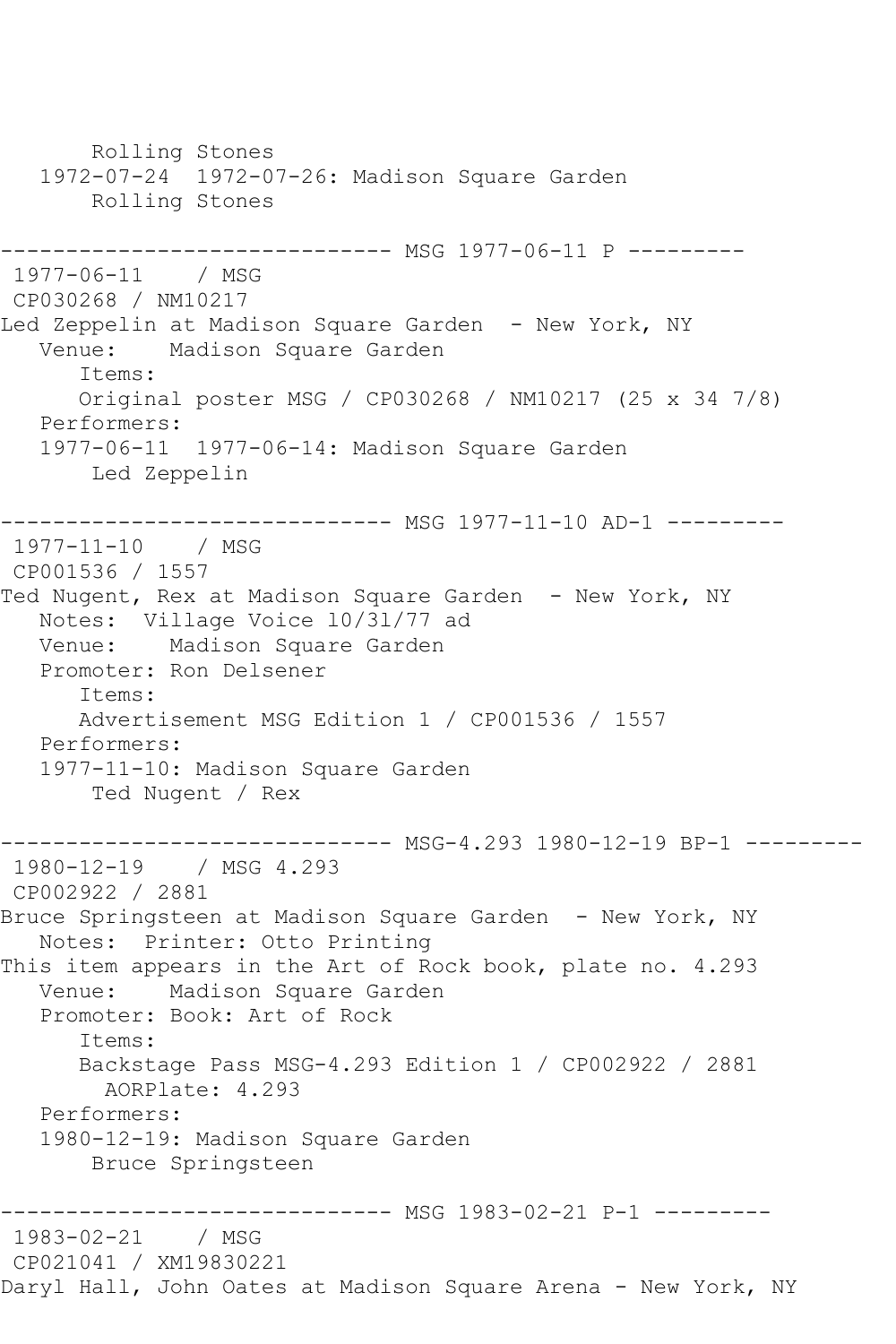Venue: Madison Square Garden Items: Original poster MSG Edition 1 / CP021041 / XM19830221 MSG / NONE / XM1983022 Performers: 1983-02-21: Madison Square Garden Daryl Hall / John Oates / Bryan Adams ------------------------------ 1983-10-01 P --------- 1983-10-01 / CP045962 / CP045962 Urbations, Non Fiction at Riverfront Regatta Party - Ann Arbor, MI Venue: Riverfront Regatta Party Promoter: John Sinclair Items: Original poster / CP045962 / CP045962 Performers: 1983-10-01: Riverfront Regatta Party Urbations 1983-10-01: (not found) Urbations 1983-10-02: (not found) Urbations 1983-10-13 1983-10-14: Ricks Urbations 1983-10-07 1983-10-08: Alvin's Twilite Bar Urbations / Non Fiction 1983-10-09: (not found) Urbations 1983-10-15: Hollywood Bowl Detroit Urbations 1983-10-16: (not found) Urbations 1983-10-21: Michigan Union Ballroom (U of M) Urbations 1983-10-22: Joe's Star Lounge Urbations 1983-10-23: (not found) Urbations 1983-10-27: Image Express Urbations 1983-10-28: Ranch Urbations 1983-10-29: Madison Square Garden Detroit Urbations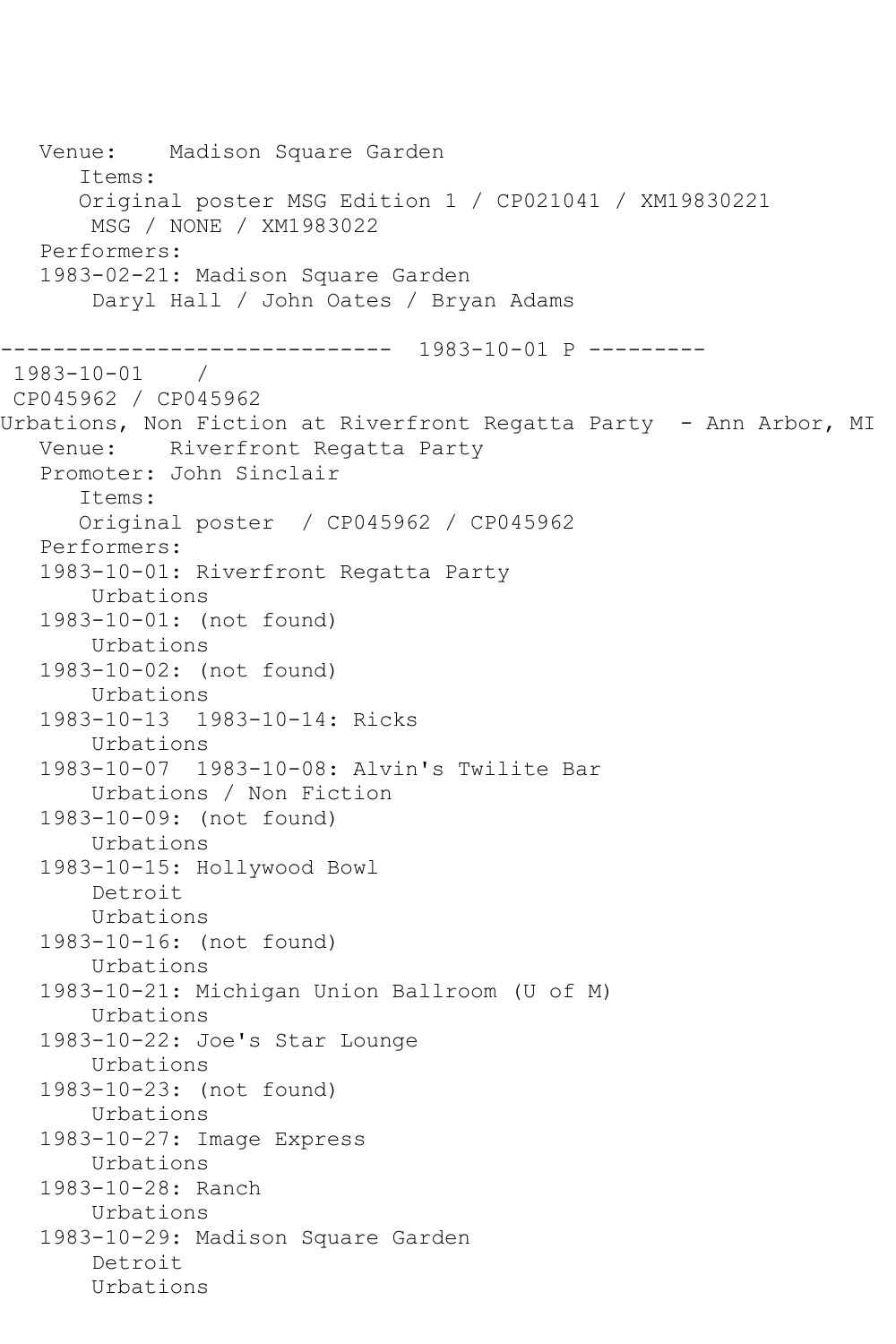1983-10-31: Eastern Michigan University Urbations ------------------------------ MSG-4.216 1983-10-08 P-1 --------- 1983-10-08 / MSG 4.216 CP002032 / 2019 Iron Maiden, Quiet Riot at Madison Square Garden - New York, NY Notes: This item appears in the Art of Rock book, plate no. 4.216 Venue: Madison Square Garden Promoter: Book: Art of Rock Items: Original poster MSG-4.216 Edition 1 / CP002032 / 2019 AORPlate: 4.216 Performers: 1983-10-08: Madison Square Garden Iron Maiden / Quiet Riot ------------------------------ 1988-09-24 P --------- 1988-09-24 / Grateful Dead at Madison Square Garden - New York, NY Benefit: "Save the Rain Forest Benefit" Venue: Madison Square Garden Items: Original poster / Performers: 1988-09-24: Madison Square Garden Grateful Dead ------------------------------ MSG 1990-09-14 P-1 --------- 1990-09-14 / MSG CP018662 / THJME0164 Grateful Dead at Madison Square Garden - New York, NY Venue: Madison Square Garden Items: Original poster MSG Edition 1 / CP018662 / THJME0164 Performers: 1990-09-14 1990-09-20: Madison Square Garden Grateful Dead ------------------------------ 1991-07-13 P --------- 1991-07-13 / CP061202 Morrissey, Phranc at Madison Square Garden [New York, NY] Benefit: Kill Uncle Tour Artist: Gary Grimshaw Venue: Madison Square Garden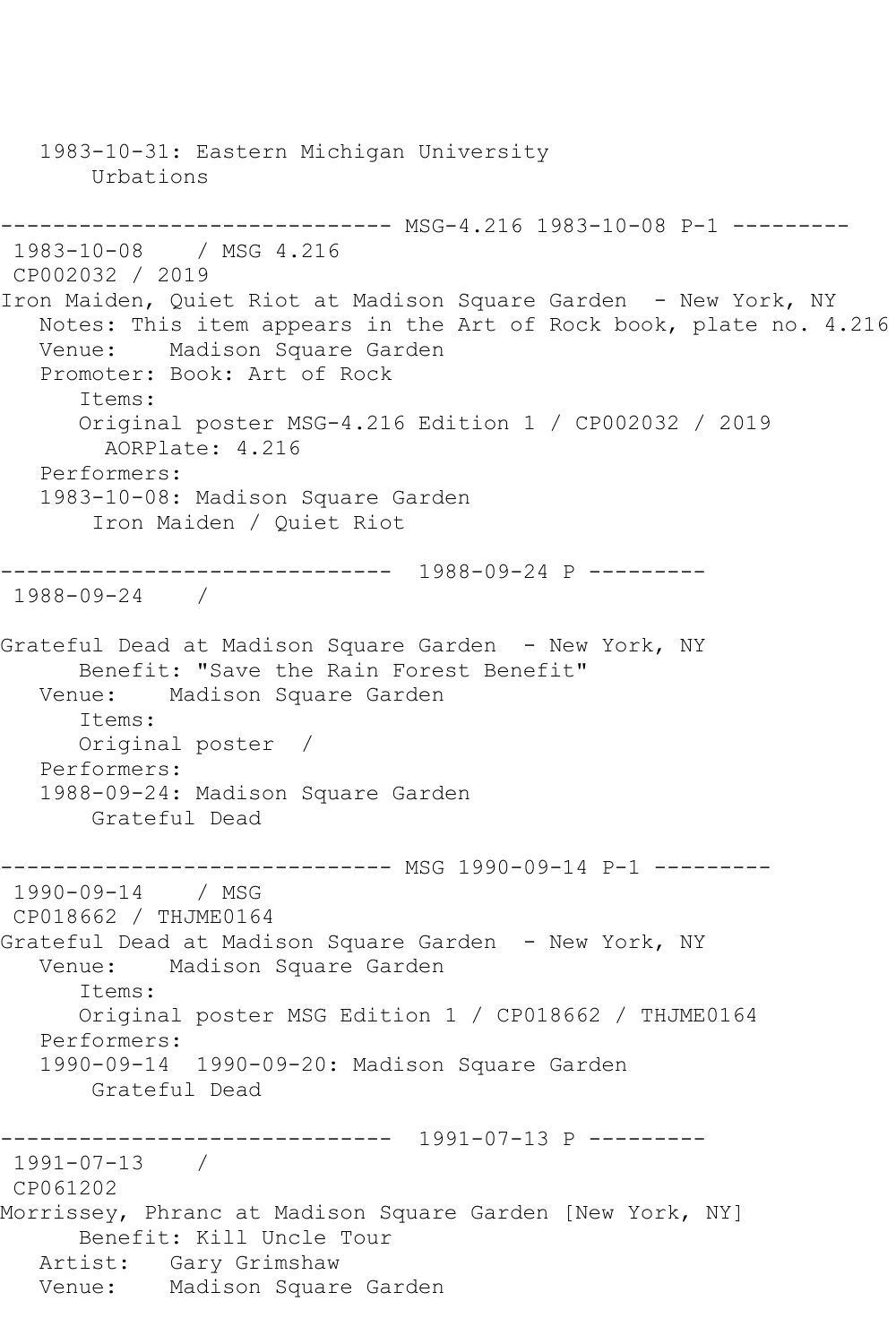```
 Items:
       Original poster / CP061202 / CP061202 (19-3/4 x 25-3/4)
    Performers:
    1991-07-13: Madison Square Garden
        Morrissey / Phranc
------------------------------ MSG 1991-09-08 P-1 ---------
1991-09-08 / MSG 
CP019089 / XB19910908
Grateful Dead at Madison Square Garden - New York, NY<br>Venue: Madison Square Garden
            Madison Square Garden
       Items:
       Original poster MSG Edition 1 / CP019089 / XB19910908
        MSG / NONE / XB1991090
   Performers:
   1991-09-08: Madison Square Garden
        Grateful Dead
    1991-09-09:
   1991-09-10:
    1991-09-12:
    1991-09-13 1991-09-14:
    1991-09-16 1991-09-18:
------------------------------ -BGP-049-O 1991-11-15 P-1 ---------
1991-11-15 / BGP-049-O
CP005825 / CP01074
Jerry Garcia, Blues Traveler at Madison Square Garden - New York, 
NY
   Notes: Oversize
   Private Notes: BGP-049-O
   Artist: Arlene Owseichick -- Artist
   Venue: Madison Square Garden
   Promoter: Bill Graham Presents BGP
       Items:
       Original poster -BGP-049-O Edition 1 / CP005825 / CP01074 (24 
x 36)
         Price: 210.00
    Performers:
    1991-11-15: Madison Square Garden
        Jerry Garcia / Blues Traveler
                   ------------ MSG 1994-12-17 P ----------
1994-12-17 / MSG 
CP030262 / NM10211
Green Day at Madison Square Garden - New York, NY
   Venue: Madison Square Garden
       Items:
```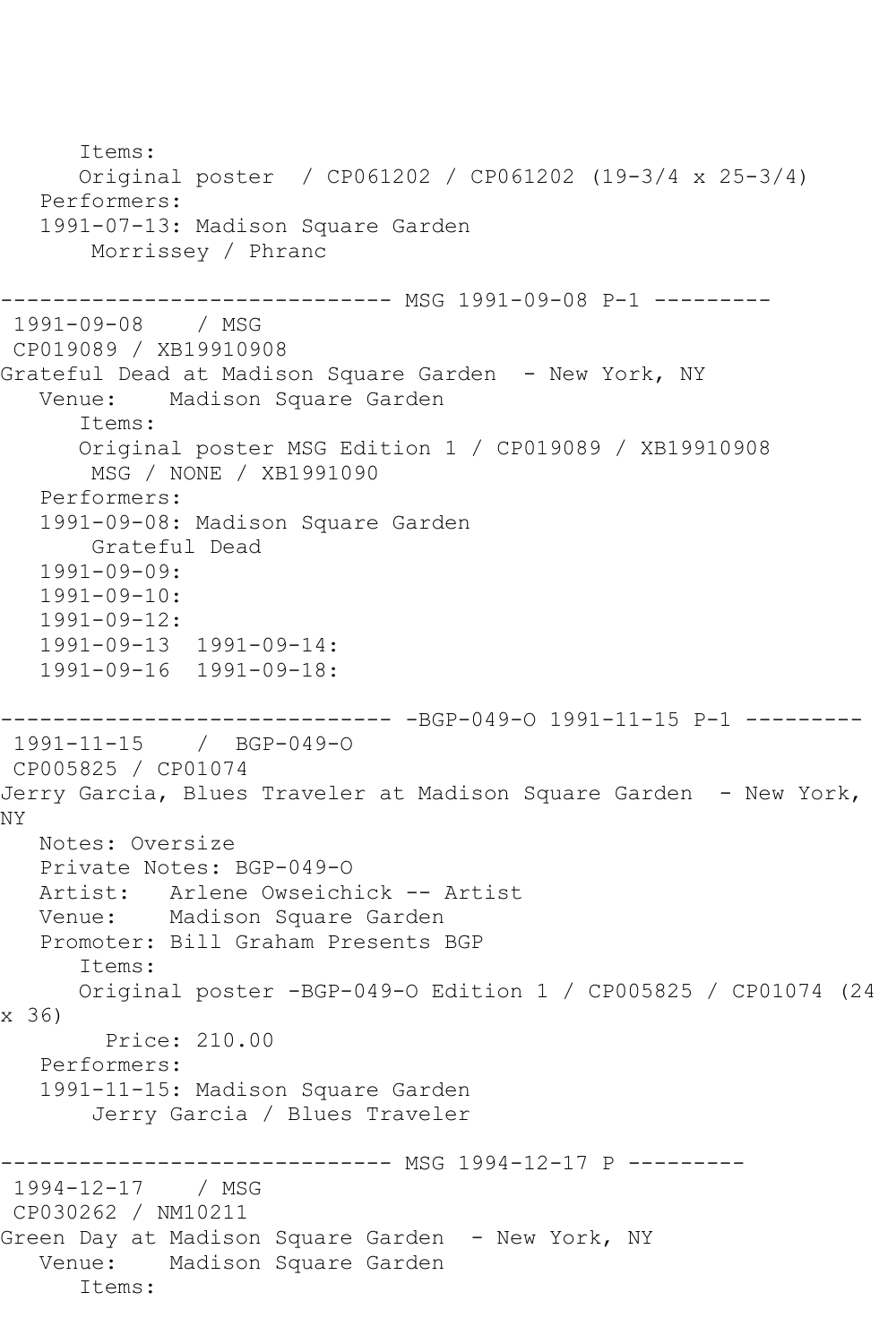Original poster MSG / CP030262 / NM10211 (14 x 22) Performers: 1994-12-17: Madison Square Garden Green Day ---------- MSG 1996-05-13 P-1 ---------1996-05-13 / MSG CP006102 / CP01351 Tori Amos at Madison Square Garden - New York, NY Private Notes: Masse \* CHECK<br>Artist: Bob Masse Artist: Bob Masse<br>Venue: Madison So Madison Square Garden Items: Original poster MSG Edition 1 / CP006102 / CP01351 (13-3/4 x 25) Postcard MSG Edition 1 / CP008009 / CP03254 (4-2/8 x 8) MSG / CP003966 / BM110 MSG / CP008027 / CP03272 MSG / CP015268 / CP045479 Performers: 1996-05-13: Madison Square Garden Tori Amos ------------------------------ MSG-MA-9630 1996-09-17 P-1 --------- 1996-09-17 / MSG MA-9630 CP007536 / CP02780 Smashing Pumpkins at Madison Square Garden - New York, NY Private Notes: Arminski Artist: Mark Arminski Venue: Madison Square Garden Items: Original poster MSG-MA-9630 Edition 1 / CP007536 / CP02780 Price: 150.00 Handbill MSG-MA-9630 Edition 1 / CP008745 / CP03990 MSG-MA-9630 / CP003570 / ARM9630 Performers: 1996-09-17 1969-09-18: Madison Square Garden Smashing Pumpkins ------------------------------ MSG 1996-10-19 P-1 --------- 1996-10-19 / MSG CP004469 / CD05640 Jimi Hendrix Tribute at Madison Square Garden - New York, NY Notes: This show cancelled, only 10 proofs were made.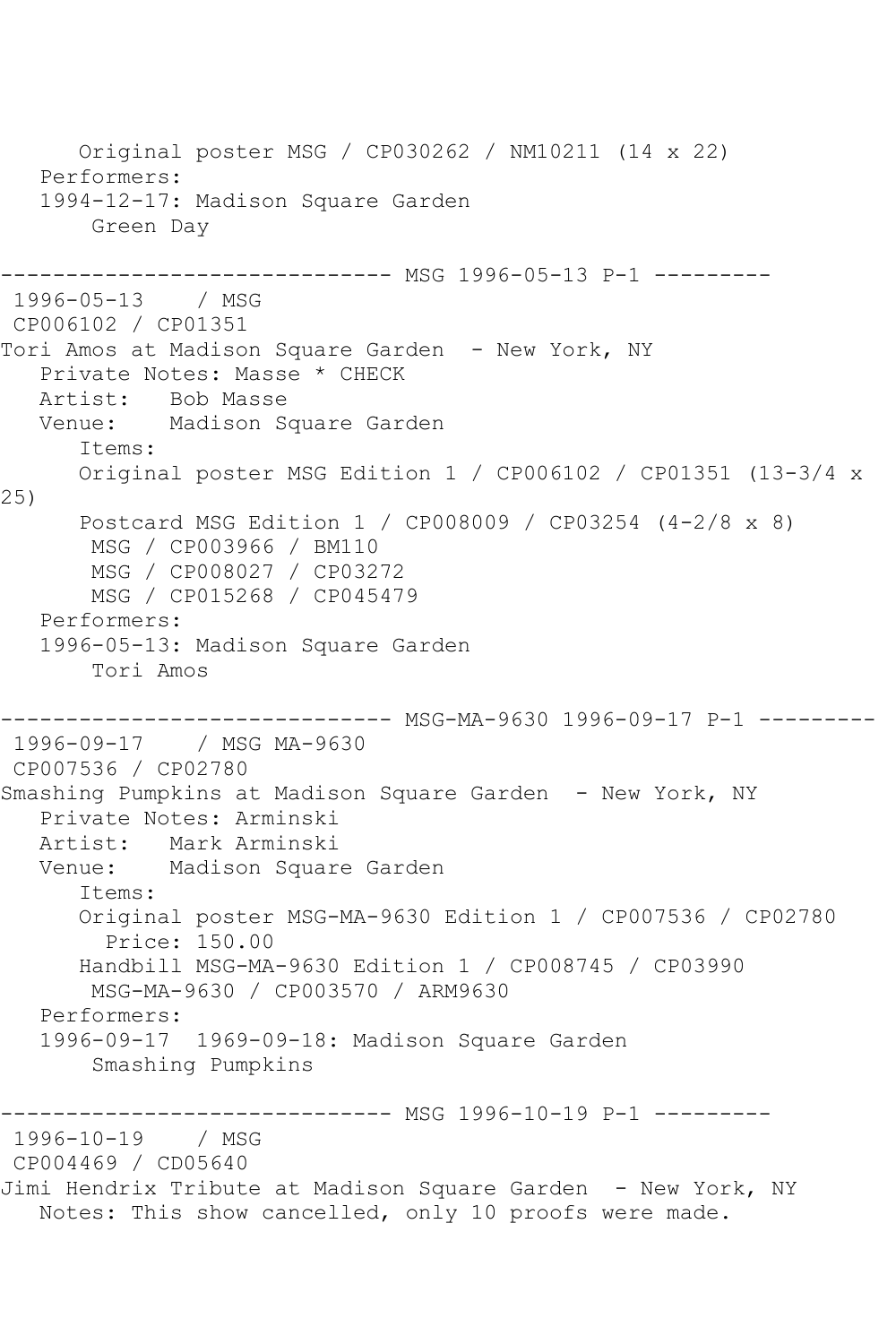```
I worked for a month to make the best poster possible, but never got 
paid from the Hendrix Estate for this Jimi Hendrix Tribute poster 
after their show fell apart. -- Jim Phillips
   Artist: Jim Phillips<br>Venue: Madison Squa
            Madison Square Garden
       Items:
       Original poster MSG Edition 1 / CP004469 / CD05640
   Performers:
    1996-10-19: Madison Square Garden
        Jimi Hendrix Tribute
         ------------------------------ PCL-PCL-152 1996-12-31 P ---------
1996-12-31 / PCL PCL-152
CP009160 / CP06328
Blues Traveler at Madison Square Garden - New York, NY
    Notes: Signed Limited Edition of 475
This item appears in the book 'The Art of Modern Rock' as AMR # 058
    Private Notes: * Signed
   Event: New Year's Eve<br>Artist: Ward Sutton
            Ward Sutton
    Venue: Madison Square Garden
    Promoter: Delsener/Slater
       Items:
       Original poster PCL-PCL-152 / CP009160 / CP06328
         Price: 25.00
   Performers:
    1996-12-31: Madison Square Garden
        Set: PCL
        Blues Traveler
------------------------------- MSG 1997 P-1 ---------<br>1997               / MSG
               / MSG
CP018421 / RT1997 DOORS COMMERMORATIVE
Doors at Madison Square Garden - New York, NY
    Artist: Randy Tuten
   Venue: Madison Square Garden
       Items:
       Original poster MSG Edition 1 / CP018421 / RT1997 DOORS 
COMMERMORATIVE
        MSG / NONE / DOORS
        MSG / NONE / COMMERMORATIVE
    Performers:
    1997: Madison Square Garden
        Doors
          ------------------------------ MSG-PCL-175 1997-01-24 P ---------
```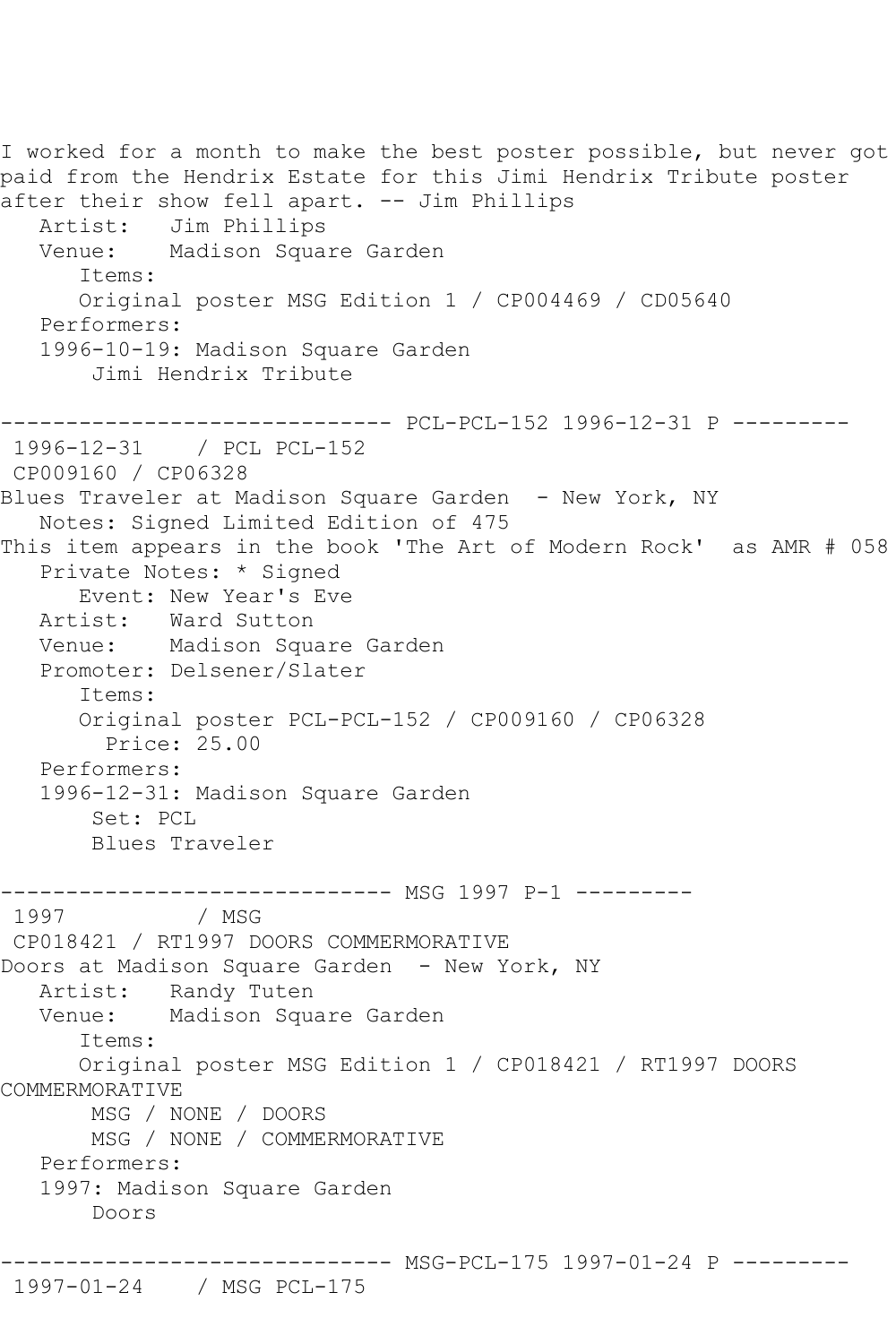CP009171 / CP06339 Doors at Madison Square Garden - New York, NY Private Notes: \* Artist: Randy Tuten Venue: Madison Square Garden Promoter: Art Rock PCL Series Items: Original poster MSG-PCL-175 / CP009171 / CP06339 Price: 10.00 Performers: 1997-01-24: Madison Square Garden Set: PCL Doors ------------------------------ MSG-MA-9707 1997-03-10 P-1 --------- 1997-03-10 / MSG MA-9707 CP007566 / CP02810 Metallica at Madison Square Garden - New York, NY Private Notes: Arminski Mark Arminski Venue: Madison Square Garden Items: Original poster MSG-MA-9707 Edition 1 / CP007566 / CP02810 Price: 100.00 Handbill MSG-MA-9707 Edition 1 / CP008766 / CP04011 MSG-MA-9707 / CP003588 / ARM9707 Performers: 1997-03-10 1997-03-11: Madison Square Garden Metallica ------------------------------ MSG 19zz-01-16 P-1 --------- 19zz-01-16 / MSG CP015127 / ME0274 Bob Dylan, Van Morrison at Madison Square Garden - New York, NY Venue: Madison Square Garden Items: Original poster MSG Edition 1 / CP015127 / ME0274 Performers: 19zz-01-16 19zz-01-21: Madison Square Garden Bob Dylan / Van Morrison ------------------------------ MSG 19zz-12-18 P-1 --------- 19zz-12-18 / MSG CP019326 / XD060 Bruce Springsteen at Madison Square Garden - New York, NY Venue: Madison Square Garden Items: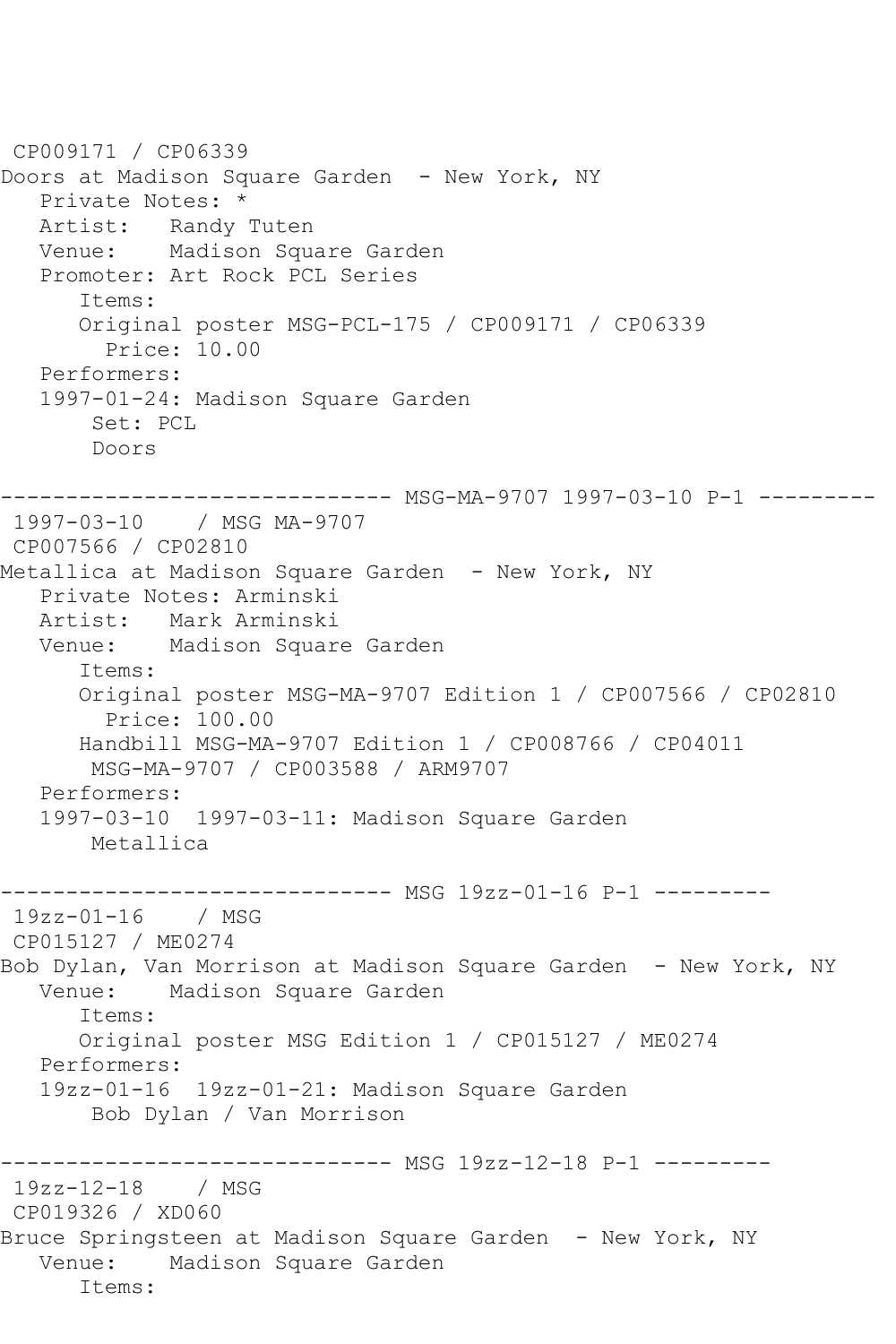Original poster MSG Edition 1 / CP019326 / XD060 Performers: 19zz-12-18 19zz-12-19: Madison Square Garden Bruce Springsteen ------------------------------ MSG-BGSE-026 2000-10-03 P-1 --------- 2000-10-03 / MSG BGSE-026 CP005499 / CP00748 Who VIP Party at Madison Square Garden Private Notes: BGSE \* Artist: Rex Ray Venue: Madison Square Garden Promoter: Bill Graham Special Events Items: Original poster MSG-BGSE-026 Edition 1 / CP005499 / CP00748 (13 x 19) Price: 69.00 Performers: 2000-10-03 2000-10-07: Madison Square Garden Who ---------- MSG 2001-07-25 P ---------2001-07-25 / MSG CP030974 / NM10923 Madonna at Madison Square Garden - New York, NY Venue: Madison Square Garden Items: Original poster MSG / CP030974 / NM10923 (12 x 18) Performers: 2001-07-25: Madison Square Garden Madonna ------------------------------ 2001-08-07 P --------- 2001-08-07 / CP700525 / CP700525 Radiohead at Madison Square Garden [New York, NY] Notes: Signed Limited Edition of 200 This item appears in the book 'The Art of Modern Rock' as AMR # 098.3<br>Artist: Gary Gilmore Venue: Madison Square Garden Items: Original poster / CP700525 / CP700525 (14 x 17) Performers: 2001-08-07: Madison Square Garden Radiohead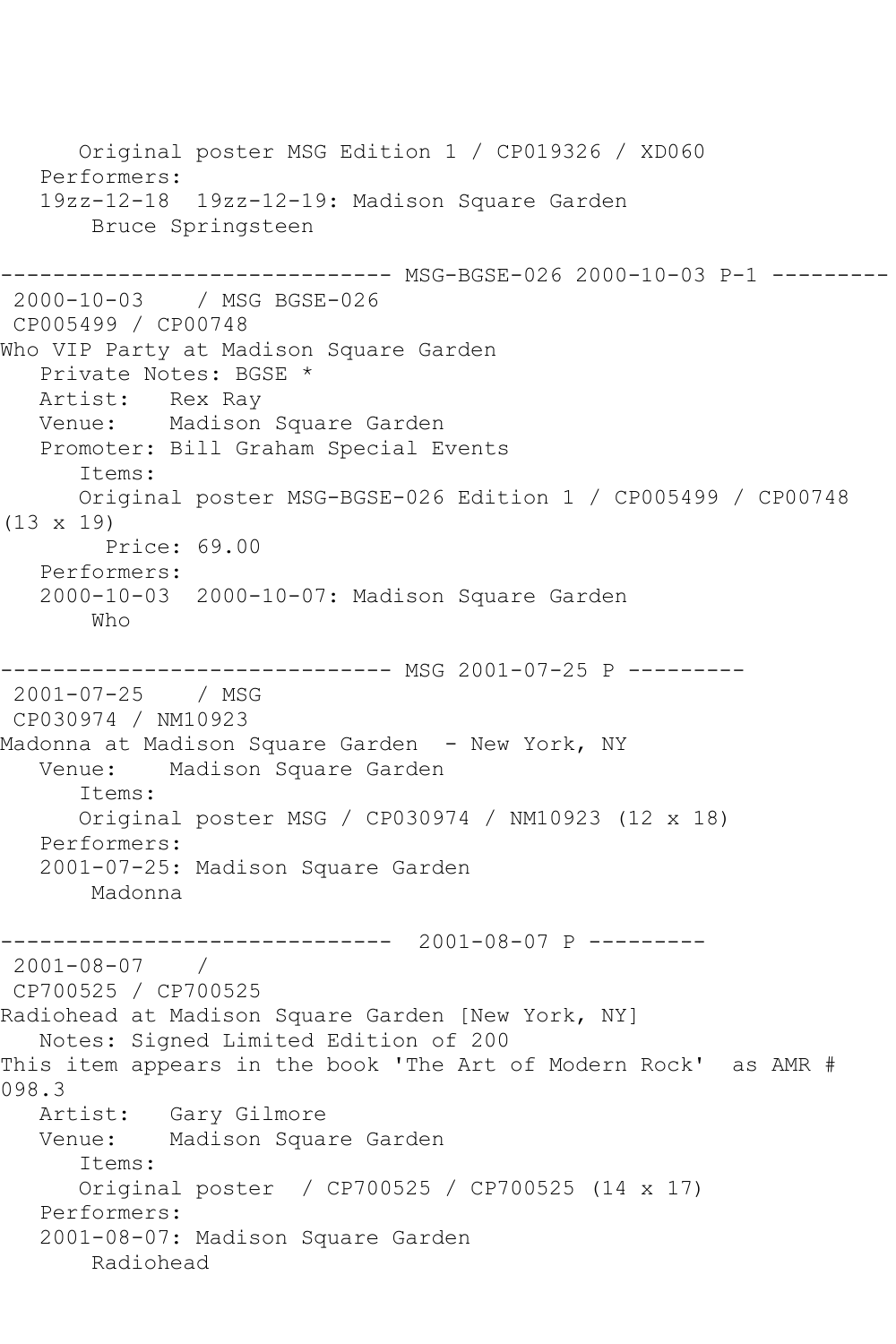------------------------------ MSG 2001-11-19 P --------- 2001-11-19 / MSG CP030424 / NM10373 Bob Dylan at Madison Square Garden - New York, NY<br>Venue: Madison Square Garden Madison Square Garden Items: Original poster MSG / CP030424 / NM10373 (18 x 12) Performers: 2001-11-19: Madison Square Garden Bob Dylan ----------------------- MSG 2002-02-22 P ---------2002-02-22 / MSG CP030955 / NM10904 Madison Square Garden - New York, NY Venue: Madison Square Garden Items: Original poster MSG / CP030955 / NM10904 (12 x 24) Performers: 2002-02-22: Madison Square Garden ------------------------------ MSG 2002-08-31 P --------- 2002-08-31 / MSG CP030562 / NM10511 Who at Madison Square Garden - New York, NY<br>Venue: Madison Square Garden Madison Square Garden Items: Original poster MSG / CP030562 / NM10511 (12 x 24) Performers: 2002-08-31: Madison Square Garden Who ------------------------------ MSG 2002-11-11 P --------- 2002-11-11 / MSG CP030803 / NM10752 Bob Dylan at Madison Square Garden - New York, NY<br>Venue: Madison Square Garden Madison Square Garden Items: Original poster MSG / CP030803 / NM10752 (9 x 20) Performers: 2002-11-11 2002-11-13: Madison Square Garden Bob Dylan ------------------------------ 2002-11-11 P --------- 2002-11-11 / CP700847 / CP700847